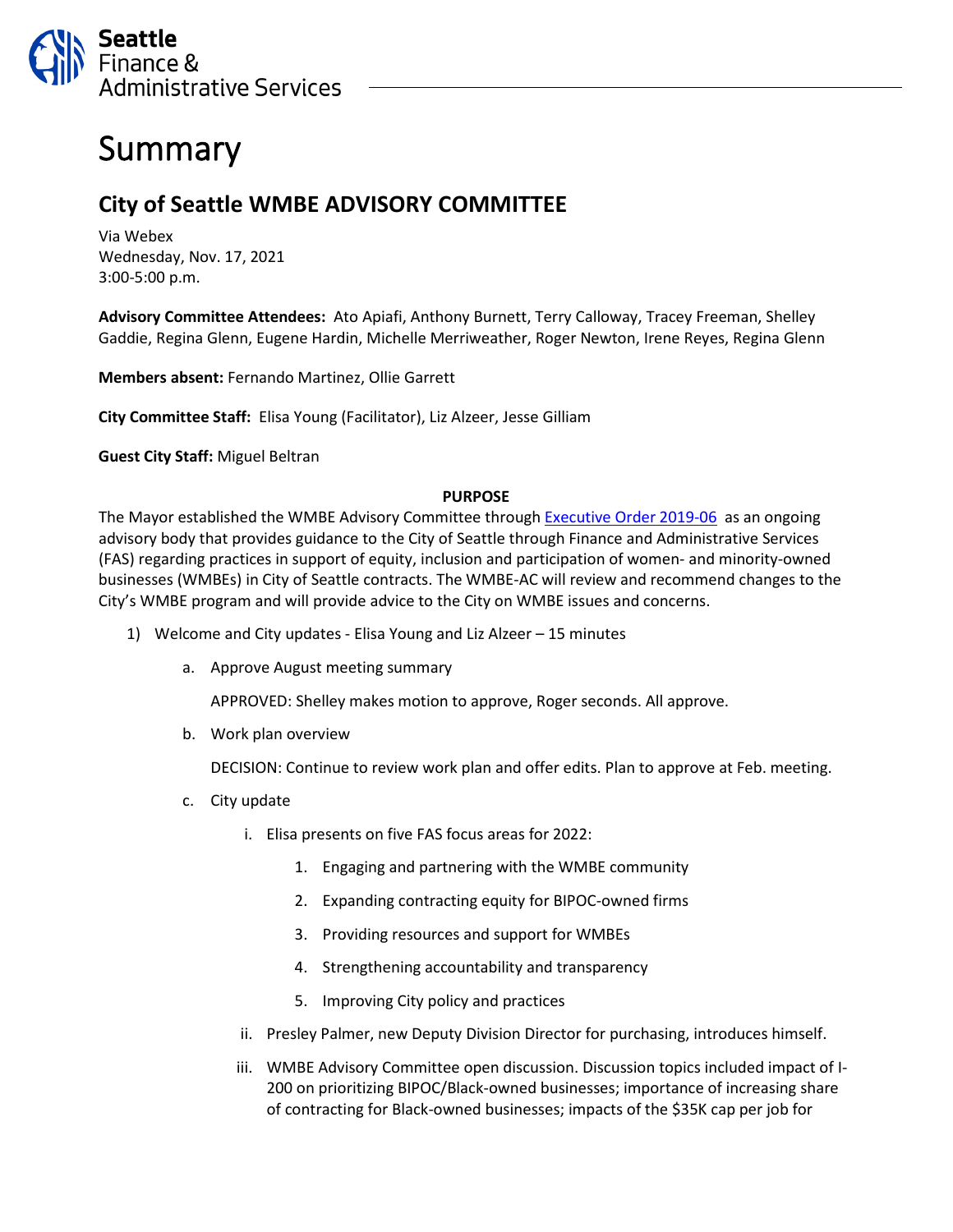certain blanket contracts and benefits and challenges of that cap for engaging smaller and BIPOC firms; why a focus on BIPOC-owned firms addresses disparity and also supports equity in contracting for all firms.

- 2) WMBE program progress update Miguel Beltran 15 minutes
	- a. Miguel gives status update of WMBE program performance (info available at https://www.seattle.gov/purchasing-and-contracting/social-equity/wmbe)
- 3) Work group meet-ups 25 minutes
	- a. Agenda items determined by work groups
- 4) Work group share-outs 25 minutes
	- a. Each work group: share updates

Work Group 1:

- Phase 1: Survey groups to assess challenges
- Phase 2: Share information with City about how to best work to support WMBEs
- Phase 3: Have meetings to connect and get feedback with decisionmakers
- Early scan of survey results brings up the question: Do managers at the City understand what our needs are? Some managers do not give feedback to WMBEs on contract bids, others are not aware of what WMBE contracts their department holds.

## Work Group 3:

- Reviewed documents and made a spreadsheet of challenges in public procurement.
- Discovered a commonality of these challenges was not that the policy or process was bad. It was that the procurement approach was not followed.
- Key question: How can we build accountability into the process?
- Proposals: Ombudsman, lead, performance reviews, complaint advisory group.

General Discussion:

- WMBE Advisory Committee open discussion. Topics included importance of marketing even with a blanket contract; how to find blanket contracts; how to elevate info about blanket contracts; what the City does with feedback; how to consistently train procurement authorities and direct buyers; how vendors are onboarded when they receive a blanket contract (City acknowledges this is a growth area).
- 5) Wrap up